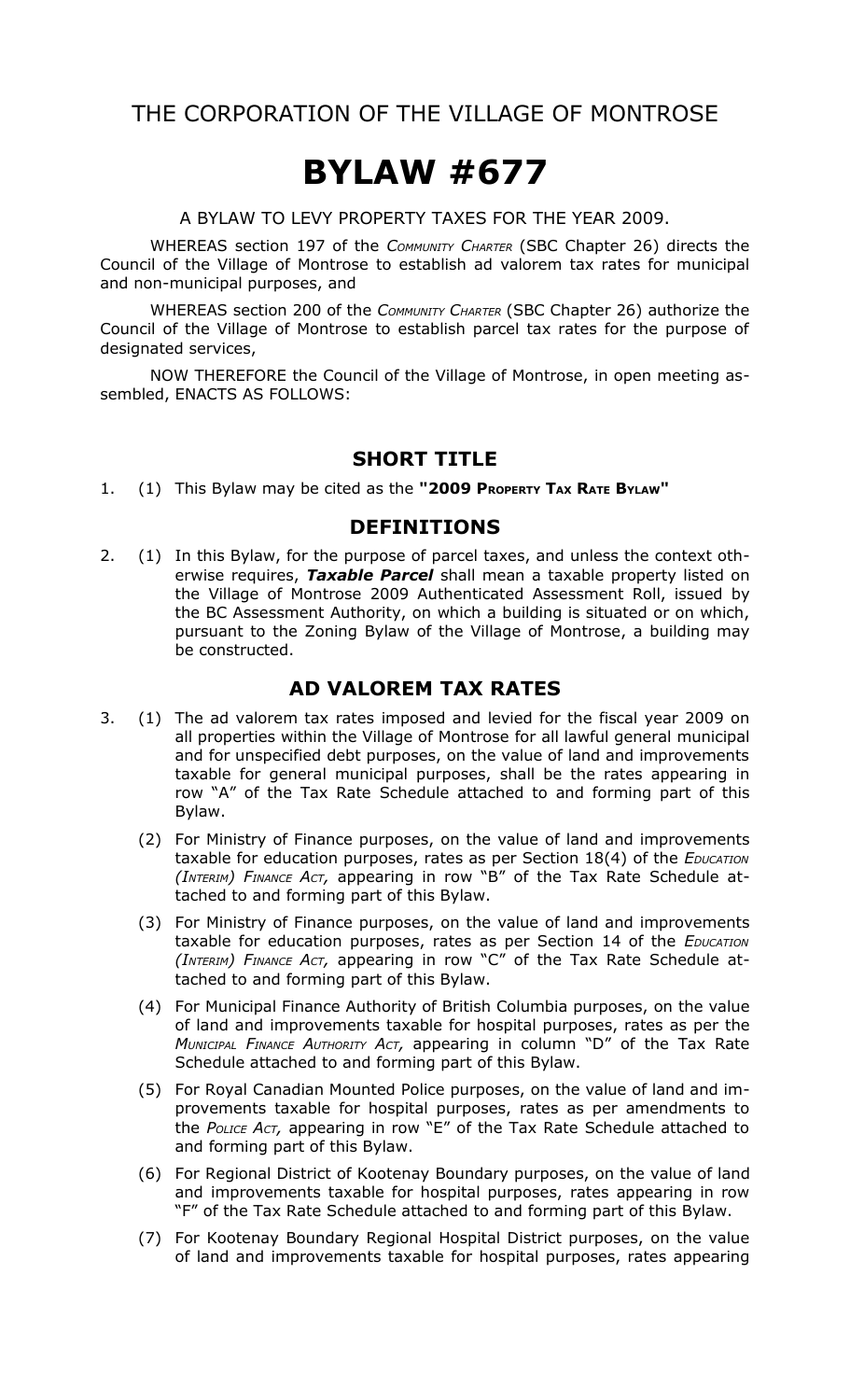in row "G" of the Tax Rate Schedule attached to and forming part of this Bylaw.

- (8) For West Kootenay Boundary Regional Hospital District purposes, on the value of land and improvements taxable for hospital purposes, rates appearing in row "H" of the Tax Rate Schedule attached to and forming part of this Bylaw.
- (9) For British Columbia Assessment Authority purposes, on the value of land and improvements taxable for hospital purposes, rates as per the *ASSESSMENT AUTHORITY ACT,* appearing in row "I" of the Tax Rate Schedule attached to and forming part of this Bylaw.
- (10) For Beaver Valley Parks and Trails Service purposes, on the value of land and improvements taxable for hospital purposes, rates appearing in row "J" of the Tax Rate Schedule attached to and forming part of this Bylaw.

#### **DRAINAGE PARCEL TAX RATE**

- 4. (1) Subject to the conditions established in this Bylaw, a parcel tax for drainage service purposes is hereby imposed on all Taxable Parcels.
	- (2) The annual parcel tax for drainage service purposes for the 2009 fiscal year shall be FIFTY dollars (\$50.00).

#### **TRANSPORTATION PARCEL TAX RATE**

- 5. (1) Subject to the conditions established in this Bylaw, a parcel tax for road improvement purposes is hereby imposed on all Taxable Parcels.
	- (2) The annual parcel tax for road maintenance purposes for the 2009 fiscal year shall be TWO HUNDRED and FIFTY dollars (\$250.00).

# **COMMUNITY DEVELOPMENT PARCEL TAX RATE**

- 6. (1) Subject to the conditions established in this Bylaw, a parcel tax for community development purposes is hereby imposed on all Taxable Parcels.
	- (2) The annual parcel tax for Community Development purposes for the 2009 fiscal year shall be TEN dollars (\$10.00).

#### **WATER PARCEL TAX RATE**

- 7. (1) Subject to the conditions established in this Bylaw, a parcel tax for water service purposes is hereby imposed on Taxable Parcels which are capable of receiving water services from a main line of the Village system located not more than 20 meters from the parcel.
	- (2) The annual parcel tax for water service purposes for the 2009 fiscal year shall be TWO HUNDRED and THIRTY dollars (\$230.00).

#### **SEWER PARCEL TAX RATE**

- 8. (1) Subject to the conditions established in this Bylaw, a parcel tax for sewer service purposes is hereby imposed on Taxable Parcels which are capable of receiving sewer services from a main line of the Village system located not more than 20 meters from the parcel.
	- (2)The annual parcel tax for sewer service purposes for the 2009 fiscal year shall be ONE HUNDRED and TWENTY dollars (\$120.00).

#### **MINIMUM TAX**

9. (1) The minimum amount of taxation upon a parcel of real property within Village limits for the 2009 fiscal year shall be ONE HUNDRED dollars (\$100.00).

## **ENACTMENT AND REPEAL**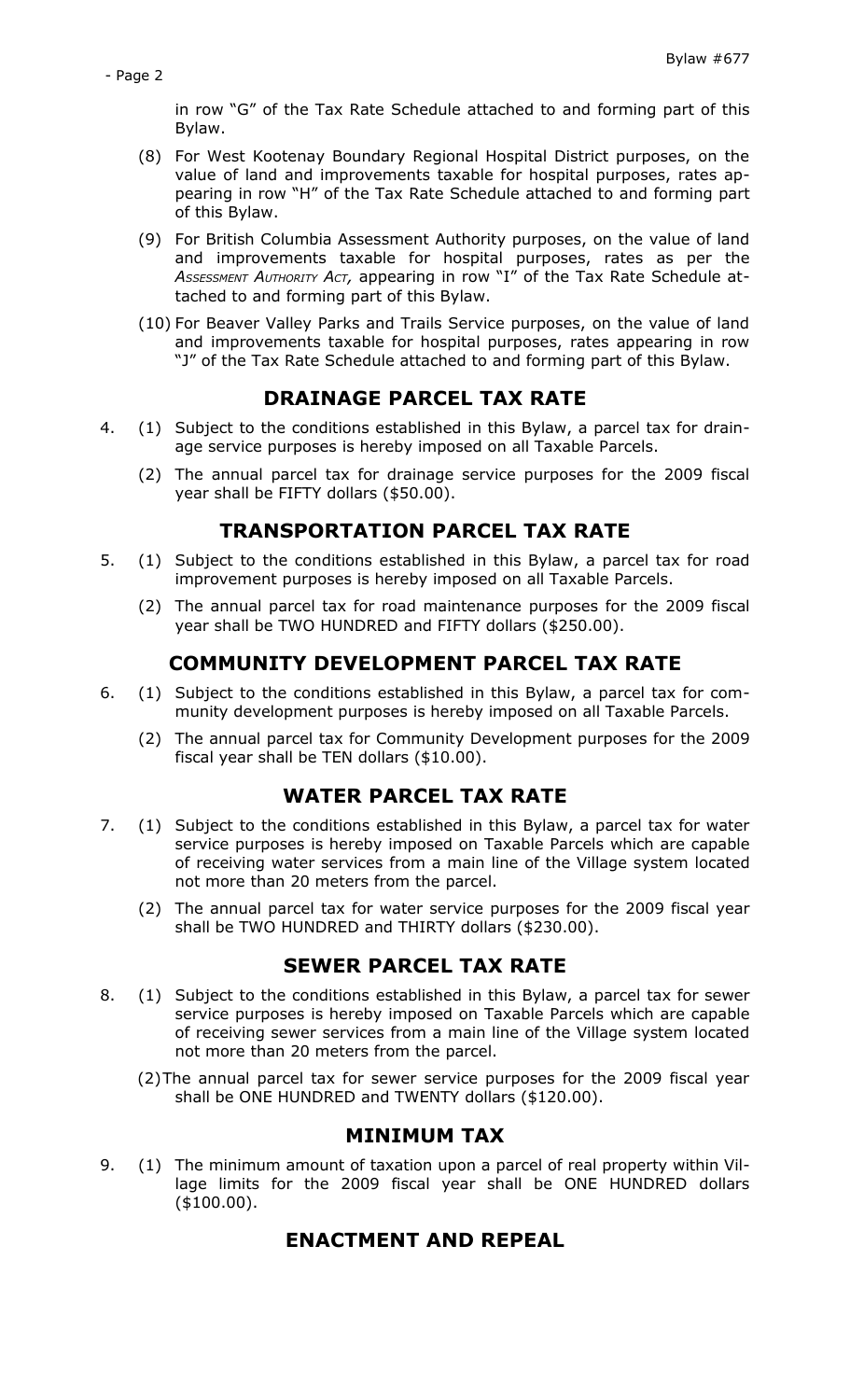- 10. (1) If any section, subsection, sentence, clause or phrase of this Bylaw is for any reason held to be invalid by the decision of any court of competent jurisdiction, the invalid portion shall be severed and the part that is invalid shall not affect the validity of the remainder.
	- (2) This Bylaw shall come into full force and effect on the passing thereof.

 $\frac{1}{2}$  ,  $\frac{1}{2}$  ,  $\frac{1}{2}$  ,  $\frac{1}{2}$  ,  $\frac{1}{2}$  ,  $\frac{1}{2}$  ,  $\frac{1}{2}$  ,  $\frac{1}{2}$  ,  $\frac{1}{2}$  ,  $\frac{1}{2}$  ,  $\frac{1}{2}$  ,  $\frac{1}{2}$  ,  $\frac{1}{2}$  ,  $\frac{1}{2}$  ,  $\frac{1}{2}$  ,  $\frac{1}{2}$  ,  $\frac{1}{2}$  ,  $\frac{1}{2}$  ,  $\frac{1$ 

(3) Bylaw #673 is hereby repealed.

READ A FIRST TIME  $R<sup>th</sup>$  day of May, 2009 READ A SECOND TIME  $R$  and  $\mathbb{R}^{th}$  day of May, 2009 READ A THIRD TIME  $RED$  and  $RED$  and  $RED$  and  $RED$  and  $RED$  and  $RED$  and  $RED$  and  $RED$  and  $RED$  and  $RED$  and  $RED$  and  $RDE$  and  $RDE$  and  $RDE$  and  $RDE$  and  $RDE$  and  $RDE$  and  $RDE$  and  $RDE$  and  $RDE$  and  $RDE$  and  $RDE$  and  $RDE$  RECONSIDERED AND FINALLY ADOPTED

Mayor **Community** Corporate Officer

Certified a true copy of Bylaw #677, as adopted.

\_\_\_\_\_\_\_\_\_\_\_\_\_\_\_\_\_\_\_\_\_\_\_\_\_ Corporate Officer